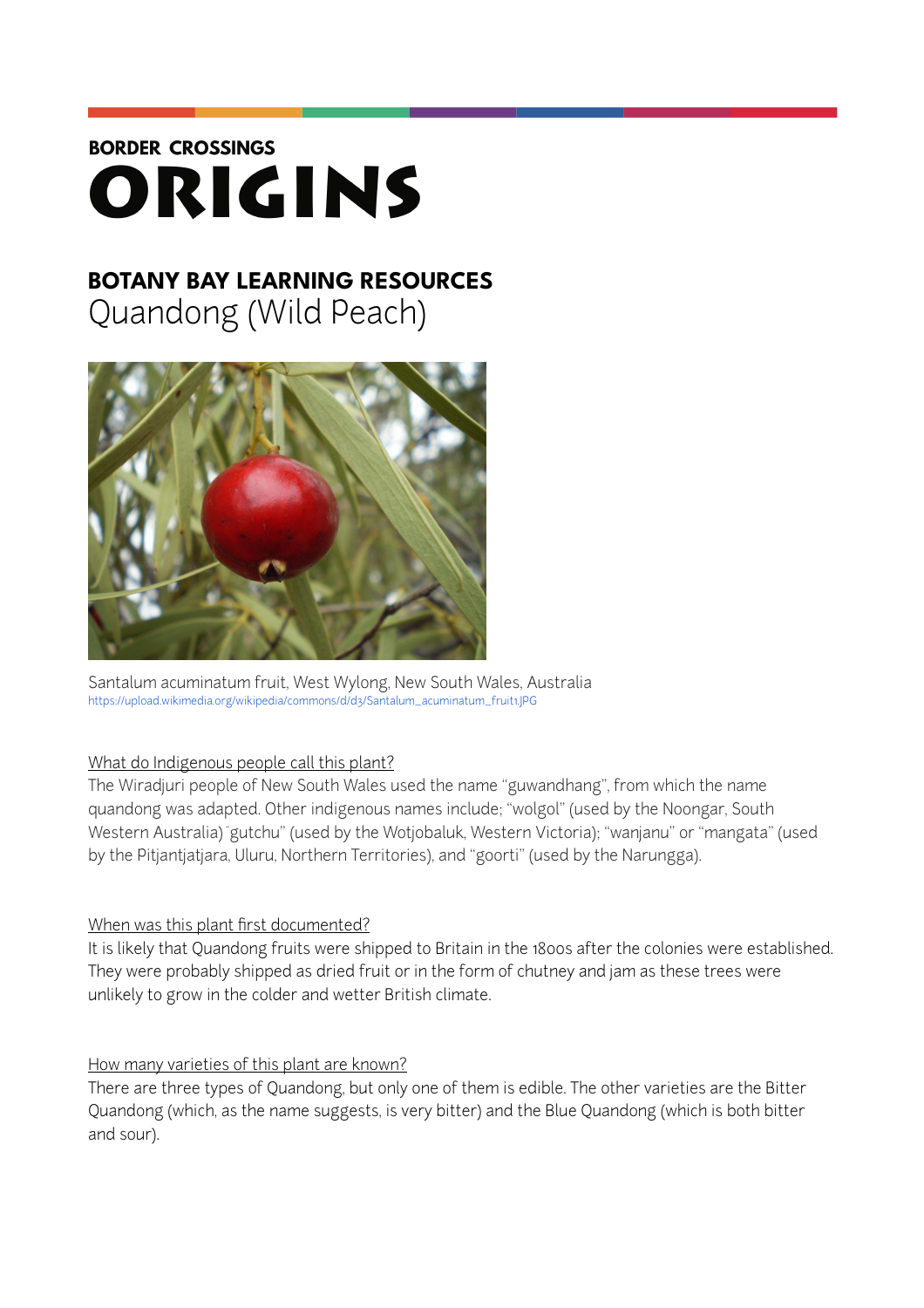#### Where and how was the plant originally grown and used?

The Quandong, like the Eucalyptus, has adapted to survive wildfires and cool burning. It can regrow from its roots. As it often grows in areas affected by wildfires or land managed by cool burning, mature plants are rarely seen.

The wood is occasionally used to make furniture but is not as popular as other trees from the same family.

#### How do Indigenous people relate to this plant?

Quandong and emus feature in much of the mythology of indigenous peoples in Australia. The Emus eat the Quandong fruit in order to survive in the semi-desert conditions where the Quandong trees grow. The emus then disperse the Quandong seeds when they get caught in their feathers or feet and are left in their droppings. In this way, the emu and the Quandong are interrelated and codependent, working together to keep universal balance and order. To many Indigenous people in Australia, this Emu and Quandong mythology explains moral and universal behaviour laws, their consequences and their inter-relationships in which all things are balanced.

Emus eat Quandong fruit but do not digest the seeds. Indigenous Australian people collect the seeds from emu droppings for replanting, or to use.

#### When and how did this plant first come to Britain?

It is likely that Quandong fruits were shipped to Britain in the 1800s after the colonies were established. They were probably shipped as dried fruit or in the form of chutney and jam as these trees were unlikely to grow in the colder and wetter British climate.

#### Special properties

The Pitjantjara people consider the Quandong to be a good substitute for meat and eat it if they were unsuccessful in their hunts. Historically, the fruits were collected in bark baskets, the kernel removed and the flesh rolled into balls which would be broken up and shared communally.

The Quandong fruit can be consumed raw or dried and is often made into jams, chutneys and pies. The nut can be ground into a paste and used to treat sore gums, and mixed with saliva to treat sores and rashes on the skin. It is also boiled and used as a general painkiller. The seeds are rich in oil and often burned like candles.

Indigenous people dry the fruit as it can be stored for up to 8 years without losing its flavour.

#### Fun facts

Quandongs have a similar flavour to apricots and rhubarb.

The Quandong tree is hemiparasitic - its leaves are able to photosynthesise, but it also attaches itself to the roots of other trees and gains its nutrients from the roots of the host.